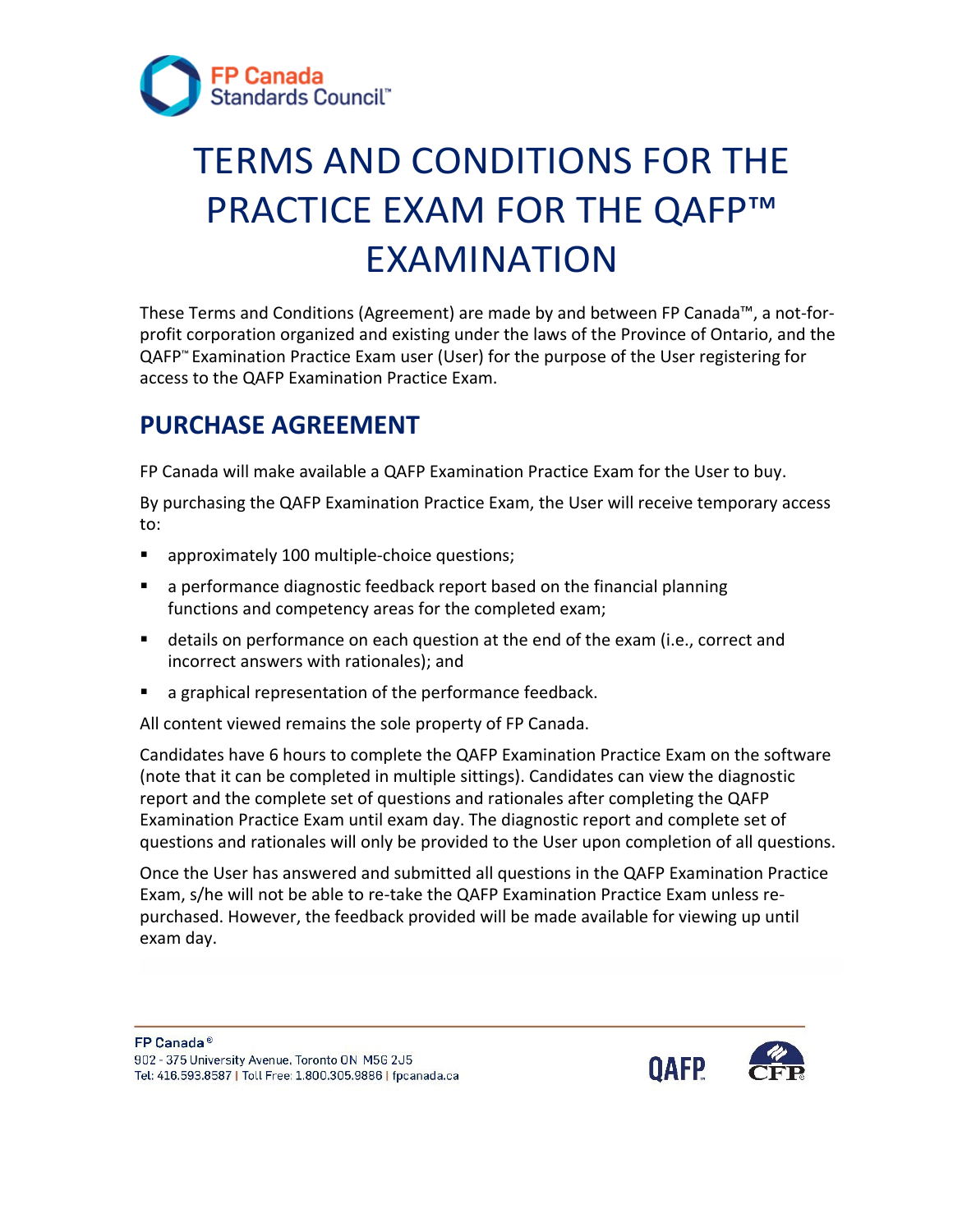### **STRUCTURE OF THE PRACTICE EXAM**

The QAFP Examination Practice Exam adopts the same structure as the QAFP examination (i.e., approximately 100 multiple- choice questions, including 2-3 case studies), matching the QAFP Examination Blueprint parameters. The [FP Canada Blueprint: QAFP Examination](https://www.fpcanada.ca/docs/default-source/standards/blueprint-qafp-examination.pdf) can be viewed here.

#### **DIAGNOSTIC INFORMATION**

Following the self-scoring of the constructed-response component of the QAFP Examination Practice Exam, FP Canada will provide the User with access to a diagnostic report for the purpose of providing feedback on responses based on the *[FP Canada Standards Council](https://www.fpcanada.ca/docs/default-source/standards/fp-canada-standards-council-competency-profile.pdf)  [Competency Profile](https://www.fpcanada.ca/docs/default-source/standards/fp-canada-standards-council-competency-profile.pdf)* and rationales for correct and incorrect responses. The diagnostic report can only be used for the purposes of a preparation aid to writing the QAFP examination. A pass/fail mark will not be provided. The results from the QAFP Examination Practice Exam do not provide a prediction or indication of future success on the QAFP examination.

#### **ACCESS TO THE PRACTICE EXAM**

By agreeing to the terms of this Agreement, the User is acknowledging that they are a Candidate registered to write the QAFP examination, or a person who has been granted special access by FP Canada.

Please note that FP Canada does not permit Educators to use the QAFP Examination Practice Exam, either in part or in whole, as an education tool to teach students.

All Users will be required to have a Registrant ID number to access the QAFP Examination Practice Exam, which will be provided by FP Canada upon registration.

Please note that the QAFP Examination Practice Exam is intended for use during the exam administration for which it is purchased. The QAFP Examination Practice Exam will be available until 11:59:59 p.m. on exam day and any unused QAFP Examination Practice Exams will not be carried over to the next exam administration, nor will refunds be provided.

### **PAYMENT**

Access to the QAFP Examination Practice Exam will be provided upon confirmation of payment.

## **COPYRIGHT**

The QAFP Examination Practice Exam content is protected by Canadian copyright law. Except as otherwise provided for under Canadian copyright law, the QAFP Examination Practice Exam is for personal use only and its content may not be copied, published, distributed, downloaded or otherwise stored in a retrieval system, transmitted or converted,